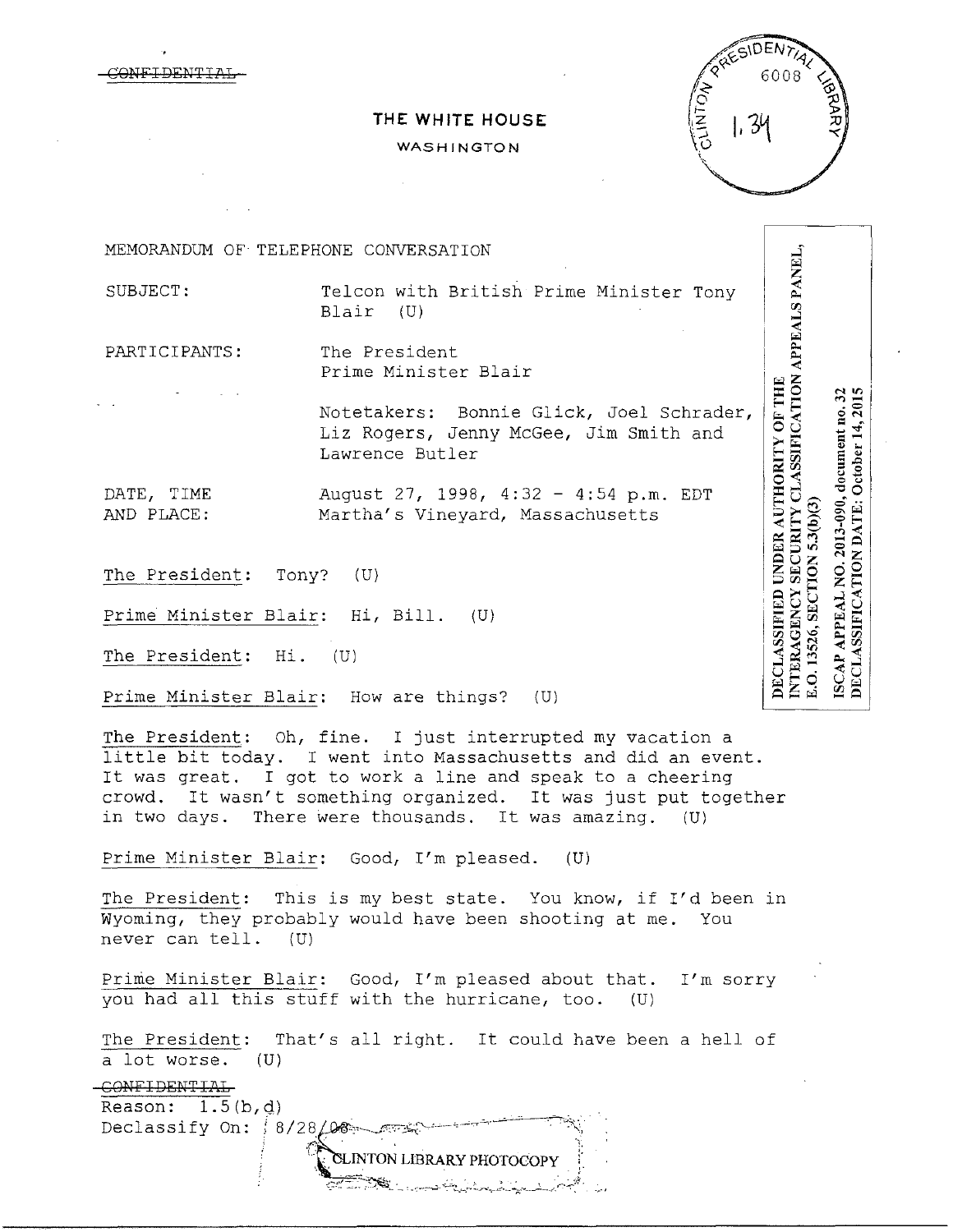CONTIDEN'fIAL

Prime Minister Blair: I'm really sorry to interrupt your holiday.· (U)

The President: Go ahead. (U)

Prime Minister Blair: I just wanted to raise a couple of things. The first is Ireland. I know that my people have talked to your people today.

**E.O. 13526, section 1.4(b)(d)** 

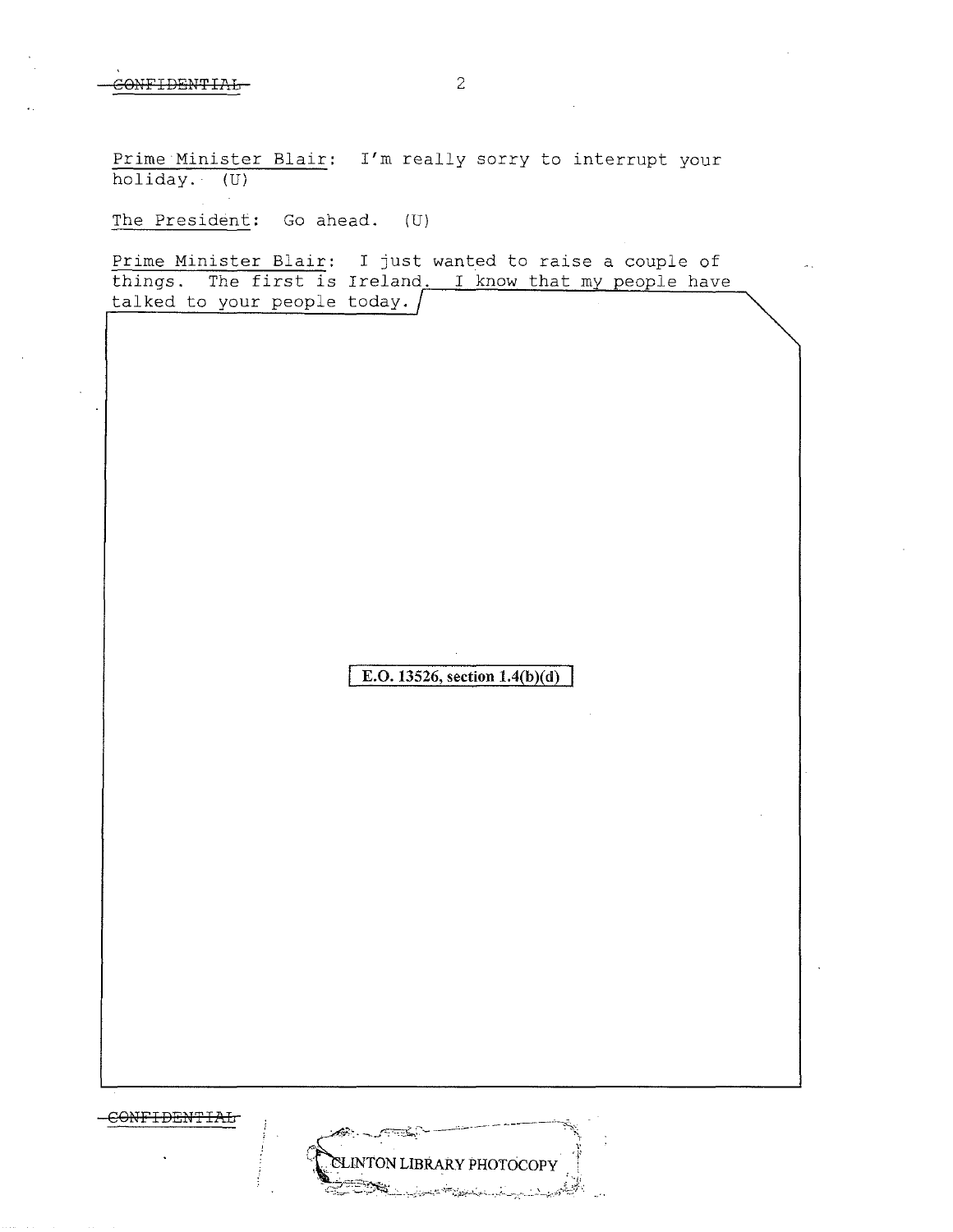CONFIDENTIAL 3

|  | 0. 13526. section 1.4(b)(d) |  |  |
|--|-----------------------------|--|--|
|  |                             |  |  |
|  |                             |  |  |

The President:

\ **E.0.13526, section 1.4(d)** 

Prime Minister Blair:

**E.O. 13526, section 1.4(b)(d)** 

The President: I'll do it. When do you want me to call him? Today, tomorrow, as quickly as I can? (C)

Prime Minister Blair: I think so, Bill.  $\cancel{(C)}$ 

The President: What's your view of the timetable? What's your preferred timetable where all the leaders meet face-to-face?  $100$ 

Prime Minister Blair:

CONFIDENTIAL

**jE.O. 13526, section l.4(b)(d)** 

The President: That would be great.  $(\mathcal{C})$ 

| Prime Minister Blair: |                                        |
|-----------------------|----------------------------------------|
|                       | <b>E.O.</b> 13526, section $1.4(b)(d)$ |
|                       |                                        |

The President: Let me ask you this. What's the date that Gerry does the actual decommissioning? When does the IRA actually have to turn some guns over? A week after that? ( $\varnothing$ 

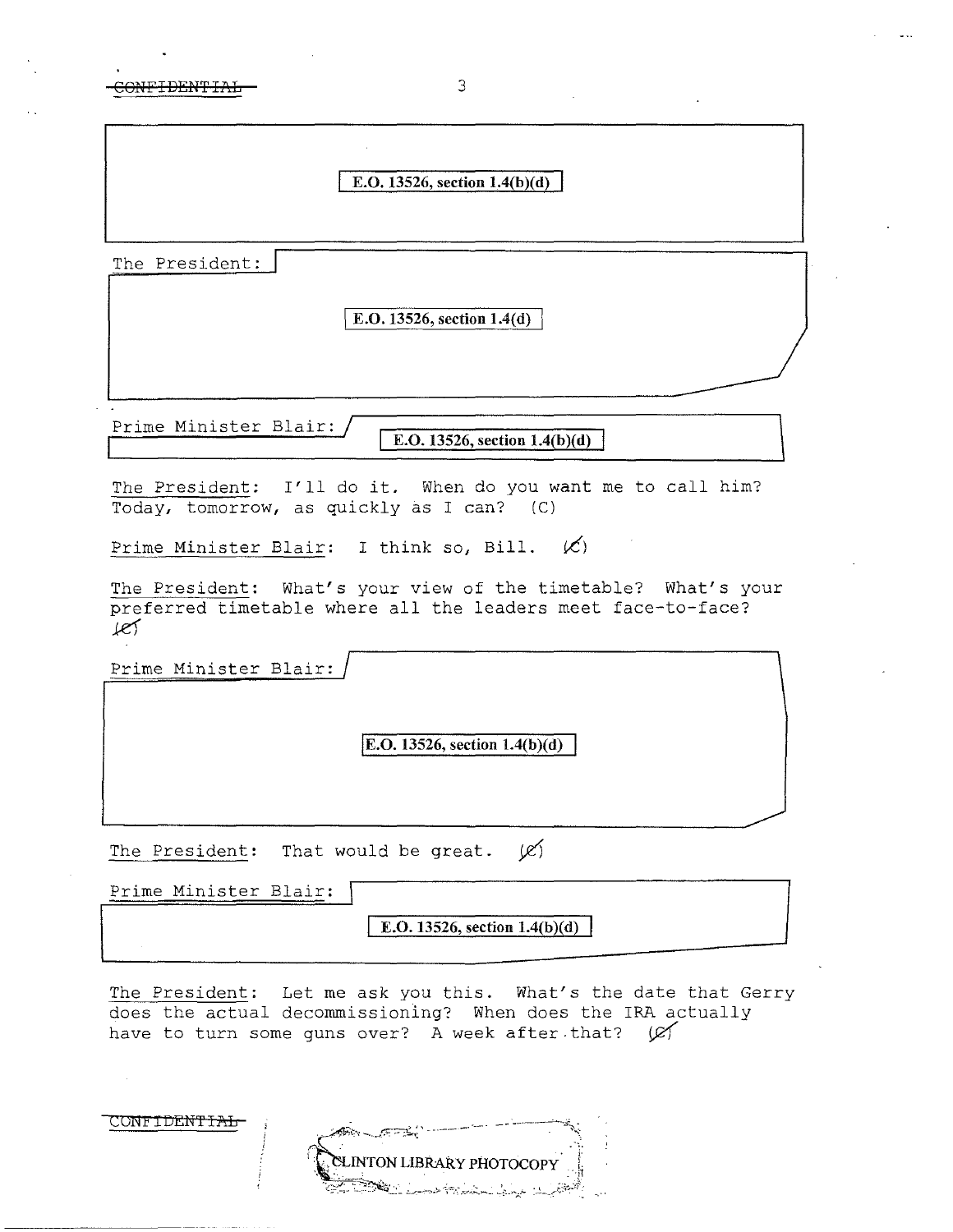CONFIDENTIAL 4

CONF<del>IDENTIAL</del>

**Prime Minister Blair: IE.O. 13526, section 1.4(b)(d)** 

The President: Let me ask, what kind of understanding are you trying to reach on the volume of weapons and type of ammunition?  $K$ 

Prime Minister Blair:

**IE.O. 13526, section 1.4(b)(d)** 

The President: So it's something de Chastelain can say is substantial and must be significant. I got it. I'll call him. *.Je)* 

Prime Minister Blair: Okay, Bill, that would be fantastic. *Jet* 

The President: Now, what the hell do you think is going on over in Russia? I've got Strobe Talbott, my Deputy Secretary of State, over there in Russia. We're watching it closely. Our stock market took a big hit with this rumor that he would resign. Yeltsin's in the dacha, Chernomyrdin's working on confirmation. There are rumors that Yeltsin would resign once Chernomyrdin is confirmed. I don't know, but I know this: They are absolutely insistent that I come. I can't initiate my not going. It's kind of a mess. That could sink their economy or politics sure enough.  $k$ 

Their economy is still rapidly deteriorating. The Central Bank is still under pressure to inject liquidity into the banking sector. The problem is when they do, the banks turn around and take the money out of the country, and so there's no control over that money. There's no clear economic policy, and I think they've got this new Trilateral Duma Commission, talking about renationalizing industries and price controls.  $\text{Ler}$ 

What I think they have to do is bite the bullet and pass a decent regulatory system and tax system and a decent bank and a decent social welfare system. I think there's alienation among the people because social welfare has always been a fraud in

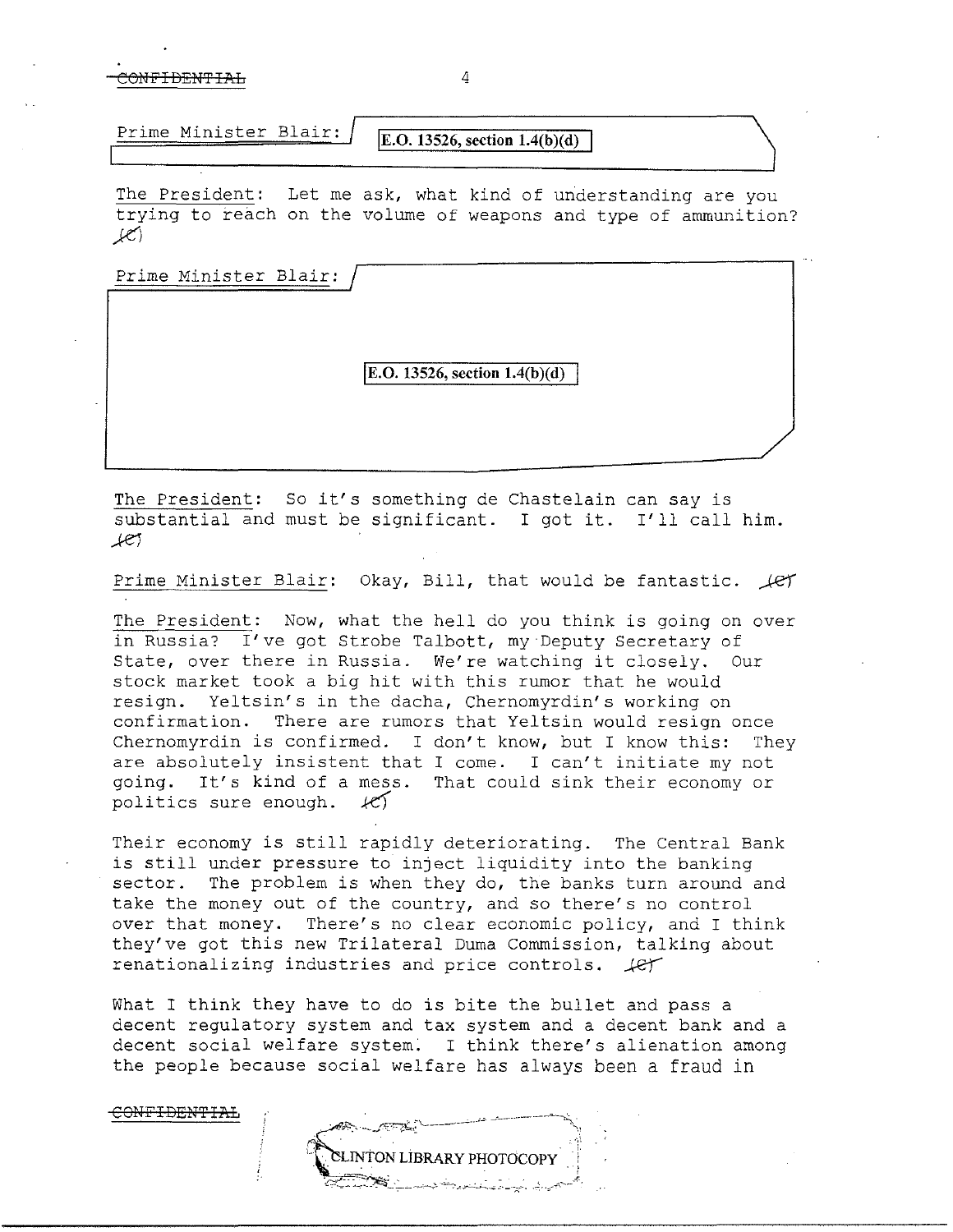## CONFIDENTIAL-<br>5

Russia. *The Economist* a couple of weeks ago had a great little piece on the missing social agenda. The charities are taking over a lot of it, but the reason ordinary people felt so totally insecure was they really don't think there's any social safety net.  $+e^{\gamma}$ 

I think it's worth going over to try to work through this. We've got to reassert our commitment and reassert the importance of the weapons agreements we can still make, but tell them they've still got to embrace democracy and free markets and have tough Russian solutions to tough Russian problems.

**[E.O. 13526, section 1.4(d)** 

You can make money out of that under any circumstances, even when it's screwed up, and God knows, it was screwed up. It's a cash cow.  $16$ 

Prime Minister Blair:

**E.O. 13526, section 1.4(b)(d)** 

The President: These social pressures, nationalism, retrograde socialism, were present in Poland, Hungary, and to a lesser extent, the Czech Republic. For all kinds of reasons, they were able to make the transition with a lot less fallout. Russia is a big country that could basically suck in a lot of stuff from Warsaw Pact nations. I am appalled to the extent there are not the functioning intermediary institutions without which neither a democracy nor market economy can succeed. I'm quite concerned now that a working majority of the populace is for the suspension of some democratic freedom just to have a strong leader who'll get the damn show on the road again and make the trains run on time. They're disappointed in the executive but also disappointed in the Duma going too much the other way.  $+e^{i\pi}$ 

Prime Minister Blair:

COMFIDEN'fIAL

**jE.O. 13526, section 1.4(b )(d)** 

The President: If you think about it, it's quite interesting how many places in the world there are -- including in your discussion with me  $-$ - where, at least to outsiders, the economic answer or the political answer seems clear. And if you could

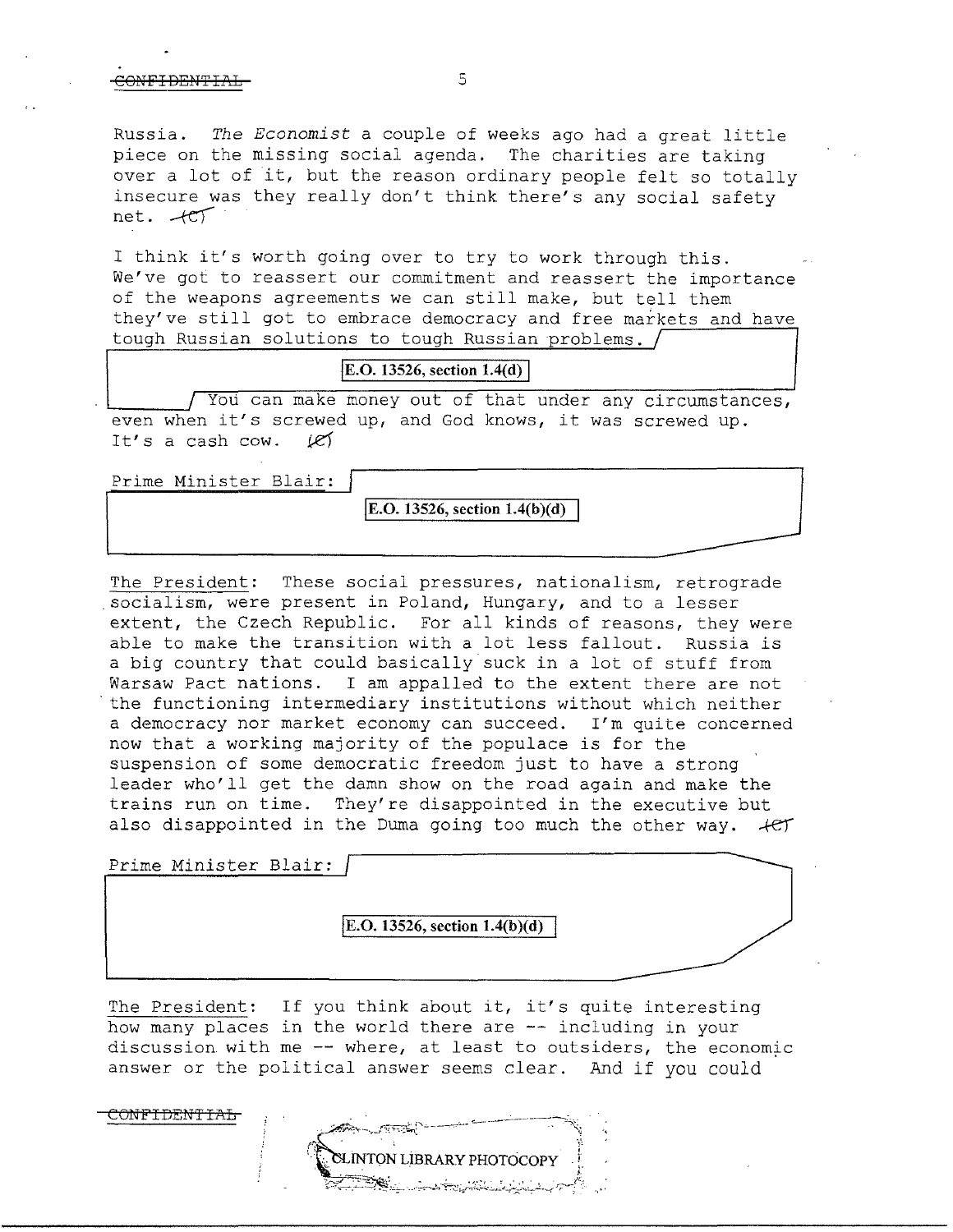#### CNEIDENTEAL 6

<del>CONFIDENTIAL</del>

just get over the hard knock of doing it, it'll be better on the other side, but the political system is unable to cross the hurdle. Both of us have been rather fortunate that our political systems are still functioning well enough to do what has to be done.  $+C$ -

The biggest economic tragedy is not Russia, but Japan. Even with their massive infrastructure and understanding of the modern economy, they still can't put together the political decisions that are manifestly in their interest. I don't know if Europe is on the upsurge of growth. There's still some internal growth that could be generated by France and Germany by internal changes.  $\mathcal{L}$ 

I don't know how much longer we can sustain our growth without some more growth in Japan. We're absorbing 30 percent of Chinese exports now, 50 percent more than our world GDP share, and there's a huge increase in Japanese exports. They can't buy our imports, and the Chinese can take a lot more but they have certain controls. I'm worried that if we have three quarters rather than one quarter of economic slowdown, there'll be an increase in the trade deficit. We'll see a whole round of protectionist pressure build up again, which will affect Europe, if only indirectly.  $\mathcal{L}$ 

I think the Japanese issue is still the biggest economic issue. The Russia issue is a political issue. If they get a dictatorial leader, they'll be much harder to deal with on Kosovo and other things, I'm afraid. I think it's worth my going over there. I'll meet with the Duma leaders from other parties and have a little no-BS conversation about what's going on here and hopefully reduce a little of their paranoia about America and the West. It may not be a conventional success, but I'll go as long as they want me to come -- unless Yeltsin resigns in the next two days -- if nothing else but to talk to Chernomyrdin, who is physically and mentally quite alert and strong, personally.  $\mathcal{H}$ 

| R1<br>$\sim$<br>Minister .<br>بترجين<br>Prime | $.13526$ , section $1.4(b)(d)$<br>IE.O. |
|-----------------------------------------------|-----------------------------------------|
|                                               | ----                                    |

The President: What I'm worried about with Yeltsin is -- in my last conversation I had with him, he said all the right things, even on the things we disagree on, he said all the right things, at least from his point of view, but he really seemed profoundly tired in a way I had never heard him before. I am afraid his energy, his will to go on may be sapped. (C)

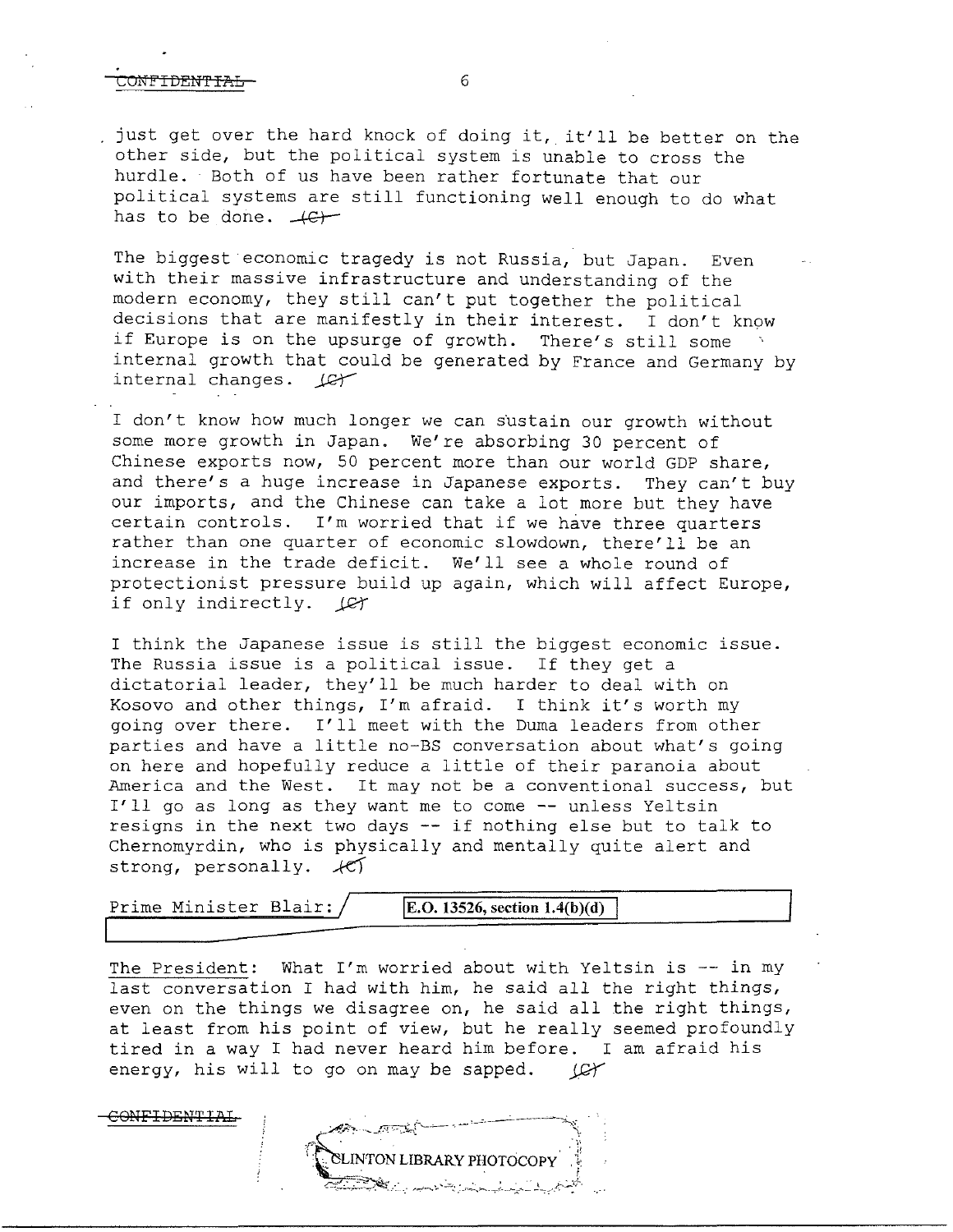Prime Minister Blair: Yeah, I'm afraid so.  $+e^{\frac{1}{2}}$ 

The President: But there's nothing I can do about it.  $(\varnothing)$ 

Prime Minister Blair:

**jE.O. 13526, section 1.4(b)(d)** 

The President: One thing, we've got to do everything we can to keep their IMF program going. You know, they've only gotten, what, \$7 billion out of \$21 billion. There may be some other little things we could do, which I'm working on. But the hard truth is we will be pouring good money after bad if the banks keep taking the money and putting it in Europe. I'm worried about Russia becoming like Africa. It's bad enough the market takes the pipe, but the citizens of the country who ought to be putting their own wealth in there are shipping it out, and you have massive capital outflows instead of internally generated growth. We've got to talk through all that with them. They think they've been taken for a ride on an economic theory that they were not able to embrace.  $|C\rangle$ 

Prime Minister Blair: Hello? Hello? Bill? (U}

The President: Yeah, I can barely hear you. It sounds like four other people are having a conversation on the same line.  $(U)$ 

Prime Minister Blair: You were saying? (U}

The President: No, that's it. Look, if I find out anything about Russia in the next few days before I come, I'll call you . .)-e)'

Prime Minister Blair:

**E.O. 13526**, section **1.4(b)(d)** 

The President: I got it. And I'll get to work on it. Honestly, I think politically for him, for Gerry, it might be easier for him to do the decommissioning if it comes about with me being there. There's a perception in Northern Ireland, and I've tried not to do this, but there's a perception that I've tilted more toward him than Trimble. In that case, it could be

<del>CONFIDENTIAL</del>